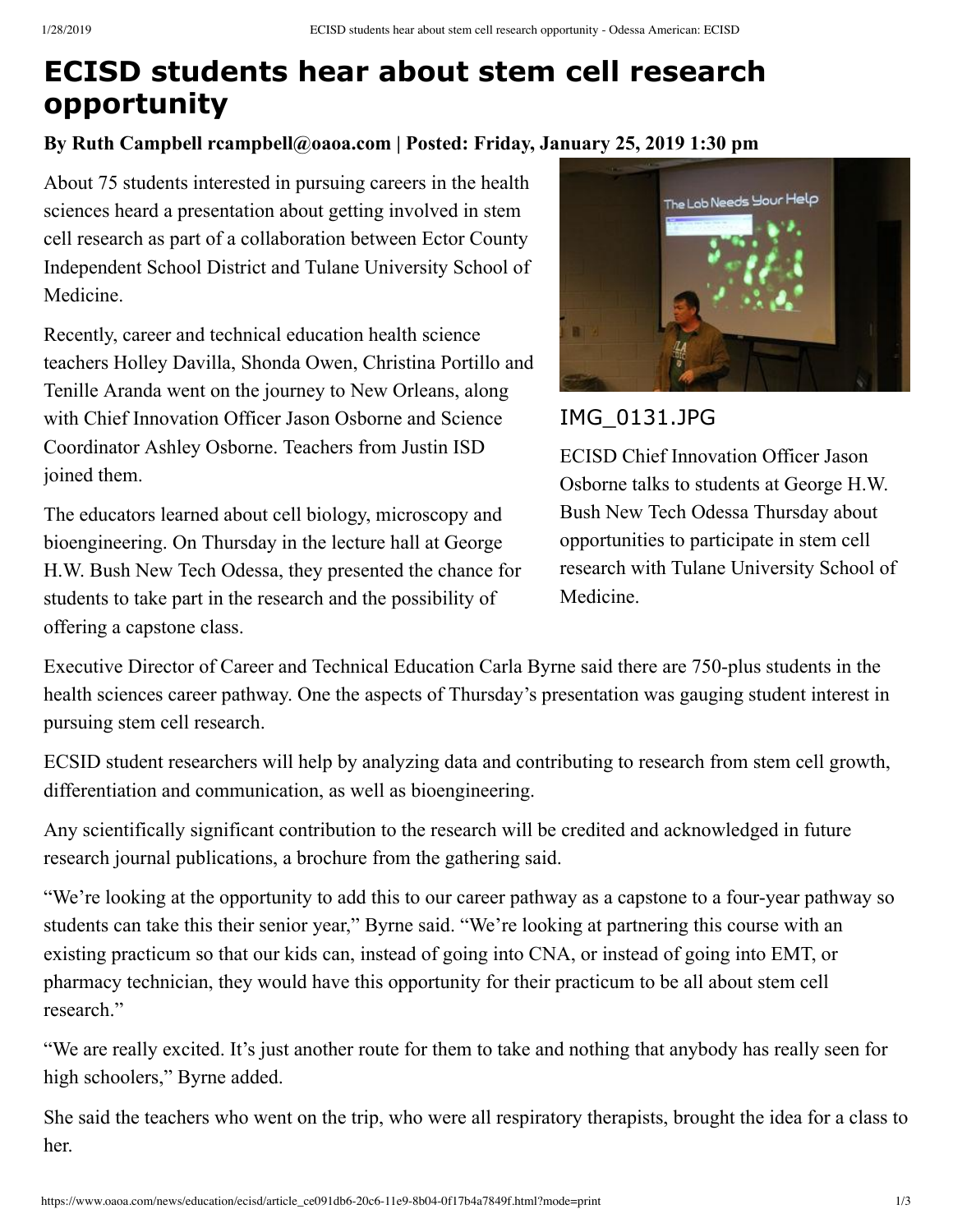### 1/28/2019 ECISD students hear about stem cell research opportunity - Odessa American: ECISD

"It gave me goosies," Byrne said. I was pumped. That's what we're going to do is make it a class."

Ashley Osborne has an idea to use it for International Baccalaureate students.

"They have a group project that they do. This would be a great opportunity for them to use Project Stem Cell as that culminating project that they would do with IB. One of the great things about partnership with Tulane University School of Medicine is that they are so willing to alter the science that we're looking at, or potentially partner with us on different science projects," she said.

Jason Osborne said officials are still trying to figure out how to roll it out.

"We had a bunch of kids that were interested in hopping on it right now and getting involved now, especially some of the seniors because they want to have that experience leaving here. So we're going to talk about ways of getting them on board, getting that software and getting the images and have them go through that process and do as much as possible. They can even take it home. It's portable science. They can take it home and do image analysis, as well, and they can continue some of this data processing even after they graduate here. We really want to have this open-ended and the possibilities are kind of endless," Osborne said.

Alyssa Baiza, a sophomore at Permian High School, Alyssa Lewis, a sophomore at Odessa High School, and Mia Castillo, a senior at OHS, said they were excited about the opportunity.

"I'm really excited for this. We're going to save people with this …," Baiza said.

In the future, this could mean that people waiting for organs could get them sooner instead of having to wait for years.

Lewis said the presentation was amazing for her.

"I've always wanted to be in the medical field. It's kind of like that window. One door closes and two windows open. It's like looking into a whole brand new future for me. And then because I want to go down the medical field path, it's like wait, maybe this is my sign that I've been asking for for years," Lewis added.

She said it's exciting to think she can be part of efforts to save someone else's life.

"… It gets me all worked up. I'm ready to put on my gloves and go now," Lewis said.

Castillo said she has younger siblings who are also going into the medical field, so this research will expand their knowledge.

Owen and Portillo are two of the teachers who went to Tulane. Both teach medical terminology and world health research.

"It's eye-opening even coming from the medical field of what technology is doing and where the advancements are going in the future," Owen said.

She added that they are "super excited" to be able to expose their students to this chance.

Portillo said she wished there were avenues like this when she was a student.